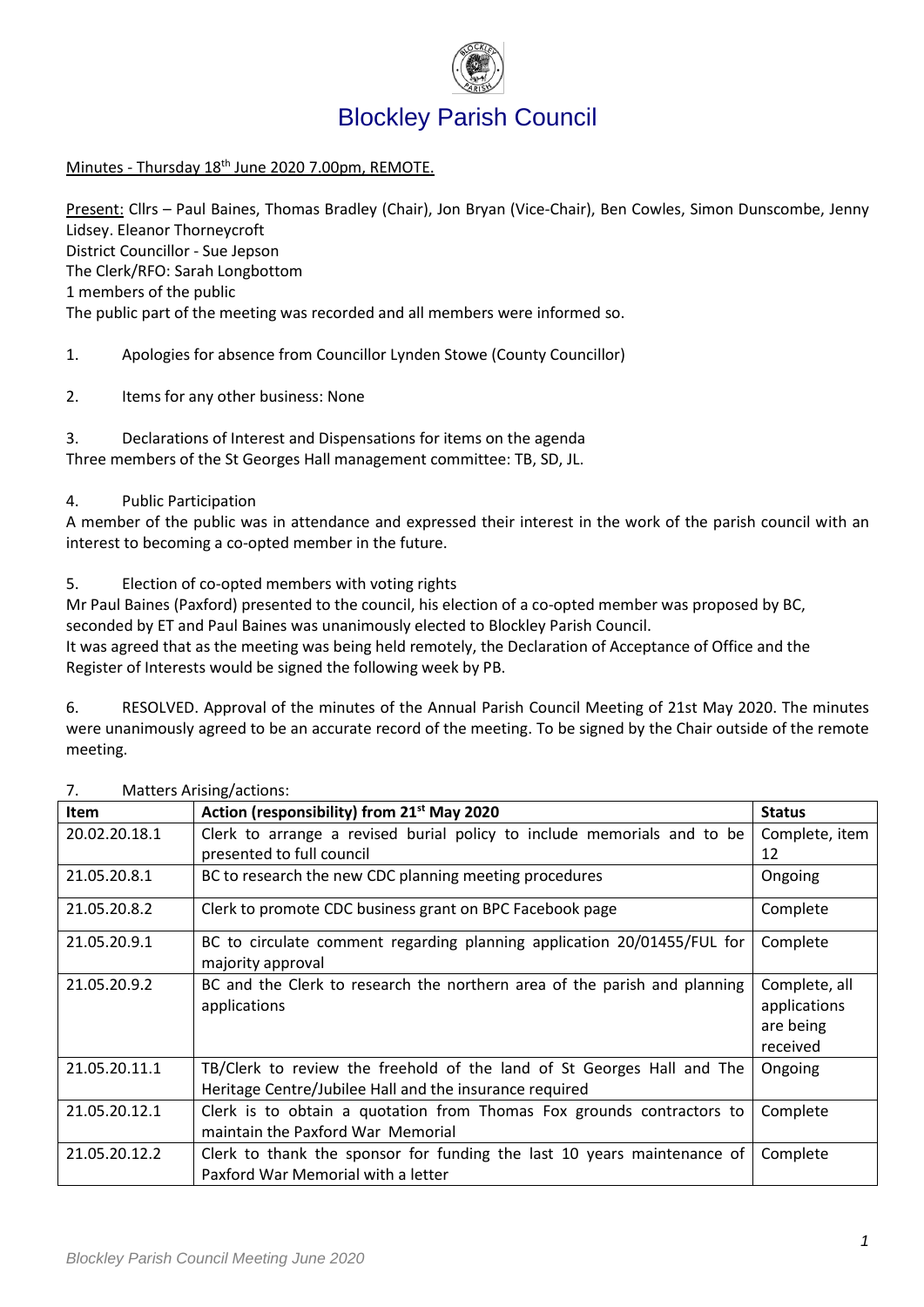| 21.05.20.12.3 | Broken benches throughout the parish are to be reviewed and a survey to          |                |  |  |
|---------------|----------------------------------------------------------------------------------|----------------|--|--|
|               | parishioners asking for a priority list of restoration requirements is the drawn | report         |  |  |
|               | up                                                                               | circulated,    |  |  |
|               |                                                                                  | item 11.1      |  |  |
| 21.05.20.15.1 | TB is to ask ME to circulate the communication plan in order for each            | ME<br>resigned |  |  |
|               | councillor to make suggestions                                                   | from BPC       |  |  |
| 21.05.20.17.1 | TB/SD are to discuss a community project with local societies and report back    | Ongoing        |  |  |
|               | to council in June                                                               |                |  |  |
| 21.05.20.17.2 | Bunting for VJ Day is to be sourced by the clerk                                 | Ongoing        |  |  |
| 21.05.20.17.3 | The Clerk is to contact the parish vicar regarding the Covid-19 phone that she   | Done, happy to |  |  |
|               | has been provided with                                                           | keep the       |  |  |
|               |                                                                                  | phone          |  |  |
| 21.05.20.18.1 | TB/Clerk to review the breaches to the Standing Orders at the beginning of       | Item 15        |  |  |
|               | the meeting                                                                      |                |  |  |

#### 8. County and District Councillors' reports

Cllr Sue Jepson (Cotswold District Council, CDC):

The CDC Annual Council Meeting had occurred, key points were:

- Redundancy to Head of Paid Services
- Budget revisions are planned for September due to Covid-19 spending
- The councillor reward of an honorary aldermen is to be abolished
- Carparks are re-opening with increased charges and accepting payments by card and phone only
- There are plans to create 6 market towns within the Cotswolds to comply with a 2-metre social distancing ruling; Chipping Campden, Moreton in Marsh and Stow on the Wold are within the 6 allocated towns

Additionally, Cllr Jepson reported that applications for the business discretionary grant are being assessed and payments will be made to successful applicants.

SD asked SJ to thank Lynden Stowe in his absence for the rapid response from Gloucestershire Highways regarding road surfacing in the parish.

#### 9. Planning: Cllr Cowles

20/01794/TPO, Ash (T1) - reduce height by approx 1-2m and lateral spread by approx 1-2 m to balance and shape - CDC officer to decide

#### 10. Finance: Cllr Dunscombe

- 1. Finance Report for  $16<sup>th</sup>$  May 2020  $15<sup>th</sup>$  June 2020 detailing all accounts held by the council and the end of year closing balances was circulated prior to the meeting. RFO/SD to research Lloyds Bank as another banking provider (ACTION 18.06.20.10.1)
- 2. RESOLVED To approve expenditure from 16th May 2020 15th June 2020 proposed SD, seconded JB, agreed unanimously.
- 11. Recreation and Leisure: Cllr Thorneycroft
	- 1. 5 quotations were reviewed to restore play area metalwork. RESOLVED To approve a £2,300 budget for play area metalwork restoration ET proposed, JL seconded, agreed unanimously.
	- 2. RESOLVED To provide a safety barrier rope for Wydelands play area, agreed unanimously. ET/Clerk to check rope and posts in the maintenance store (ACTION 18.06.20.11.2)
	- 3. Dry weather has resulted in lifted matting of Wydelands play area. Grass seeding and extra signage required to prevent usage and allow for grass to take (ACTION 18.06.20.11.3)

#### 12. Parish improvements

- 1. RESOLVED To utilise £2,500 of the street furniture reserve to allow for bench replacements in the parish, proposed JB, seconded BC, agreed unanimously. A working group of PB, JB, BC and SD to replace or restore benches (ACTION 18.06.20.12.1)
- 2. RESOLVED To spend £700 to repair the parish phone boxes, proposed TB, seconded BC, agreed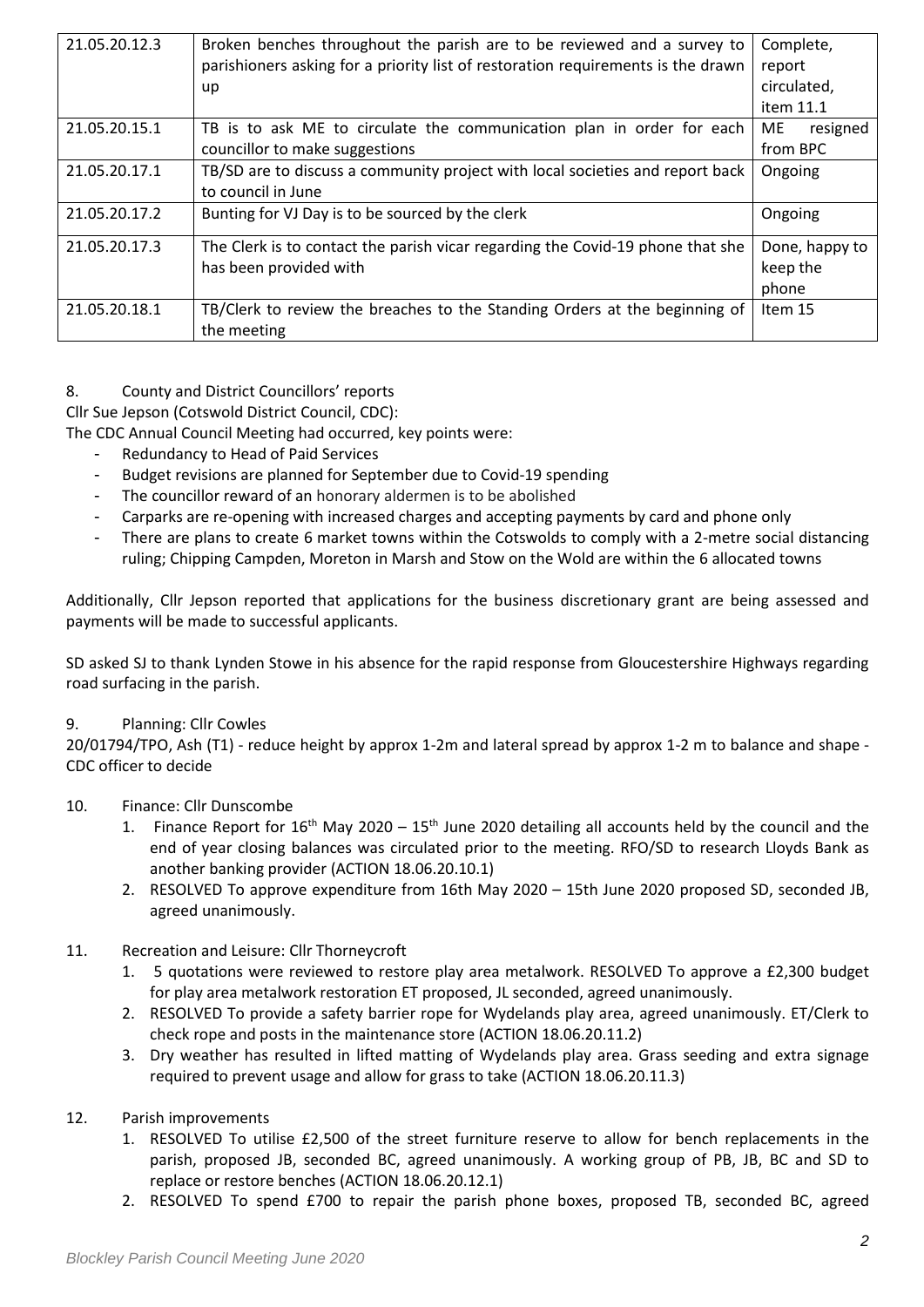unanimously. Enquiries are to be made with a contractor to conduct the fittings. (ACTION 18.06.20.12.2)

- 13. Burials: Cllr Bryan
	- 1. RESOLVED To approve the Burial Grounds Maintenance, Safety, Inspection and Repair Policy 2020, agreed unanimously
	- 2. RESOLVED To approve the Memorial Policy, agreed unanimously
	- 3. RESOLVED To approve the 2020/21 fee structure, agreed unanimously
- 14. Clerk's update and correspondence log: report circulated in advance By 23rd September 2020, parish website to comply with the international Web Content Accessibility Guidelines (WCAG) standard. Covid-19 helpline, 2 calls effectively responded to. Memorials, two head stones are being replaced. One application for additional inscription to a headstone. Training, software training on Asset Manager programme is being scheduled.
	- 15. Parish community during Covid-19 outbreak
	- Events of more than 6 people banned until September
	- 2 metre social distance ruling still in place
	- Village/town halls in neighbouring parishes are being used by local schools as additional classrooms
	- 16. Any other business: None.
	- 17. Personnel committee update confidential item closed to the public.
	- 18. Date of next meeting: July 16<sup>th</sup> 2020.

The meeting closed at 9:25pm.

Approved by Blockley Parish Council:

Signed………………………………………….

Print…………………………………………….

Date…………………………………………….

| <b>Item</b>   | Action (responsibility) from 18th June 2020                                   | <b>Status</b> |  |  |
|---------------|-------------------------------------------------------------------------------|---------------|--|--|
| 21.05.20.8.1  | BC to research the new CDC planning meeting procedures                        |               |  |  |
| 21.05.20.11.1 | TB/Clerk to review the freehold of the land of St Georges Hall and The        |               |  |  |
|               | Heritage Centre/Jubilee Hall and the insurance required                       |               |  |  |
| 21.05.20.17.1 | TB/SD are to discuss a community project with local societies and report back |               |  |  |
|               | to council in June                                                            |               |  |  |
| 21.05.20.17.2 | Bunting for VJ Day is to be sourced by the clerk                              |               |  |  |
| 18.06.20.10.1 | RFO/SD to research other banking providers                                    |               |  |  |
| 18.06.20.11.2 | ET/Clerk Wydelands play area to have a roped safety barrier                   |               |  |  |
| 18.06.20.11.3 | ET/Clerk seeding and extra 'do not use' signage to be implemented at          |               |  |  |
|               | Wydelands play area                                                           |               |  |  |
| 18.06.20.12.1 | PB, JB, BC and SD created a working group to action<br>bench                  |               |  |  |
|               | replacements/restoration                                                      |               |  |  |
| 18.06.20.12.2 | Clerk, enquiries to be made with a contractor to fit and restore the parish   |               |  |  |
|               | phone-boxes                                                                   |               |  |  |